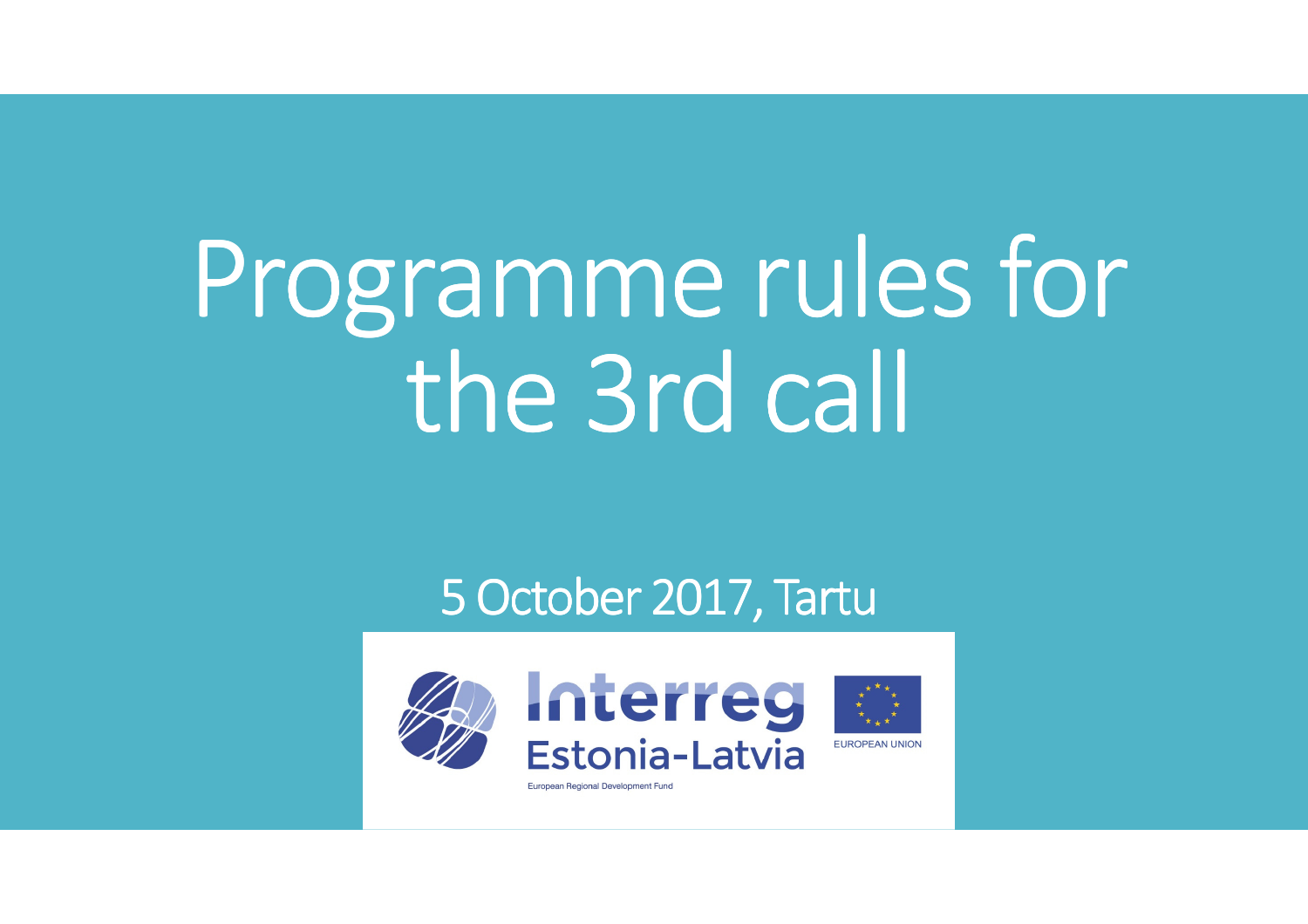## Supported topics

### Entrepreneurship

### Jointly developed products and services

~6 MEUR

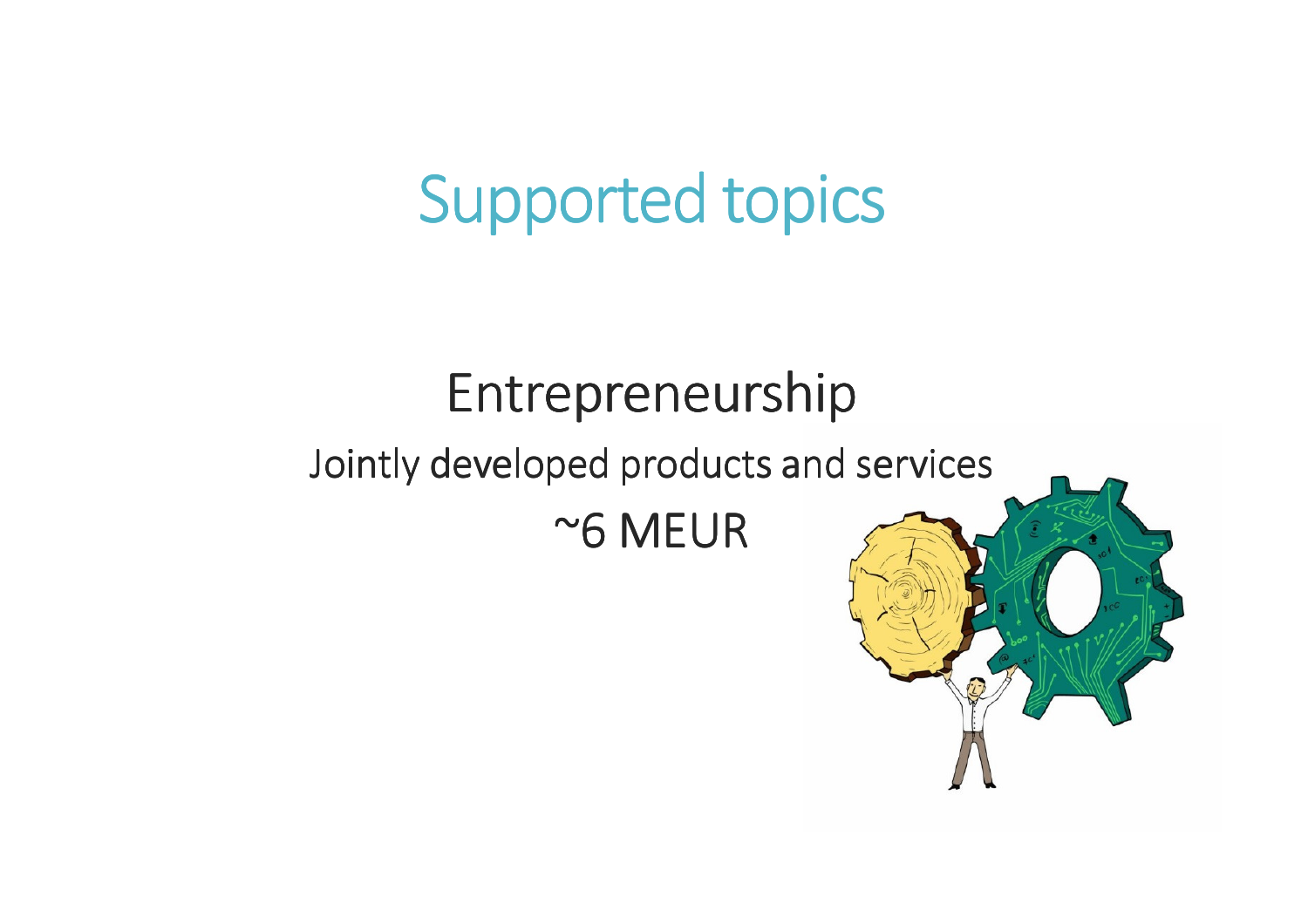At least one SME from Estonia and one SME from Latvia must participate in the joint development of product or service as project partners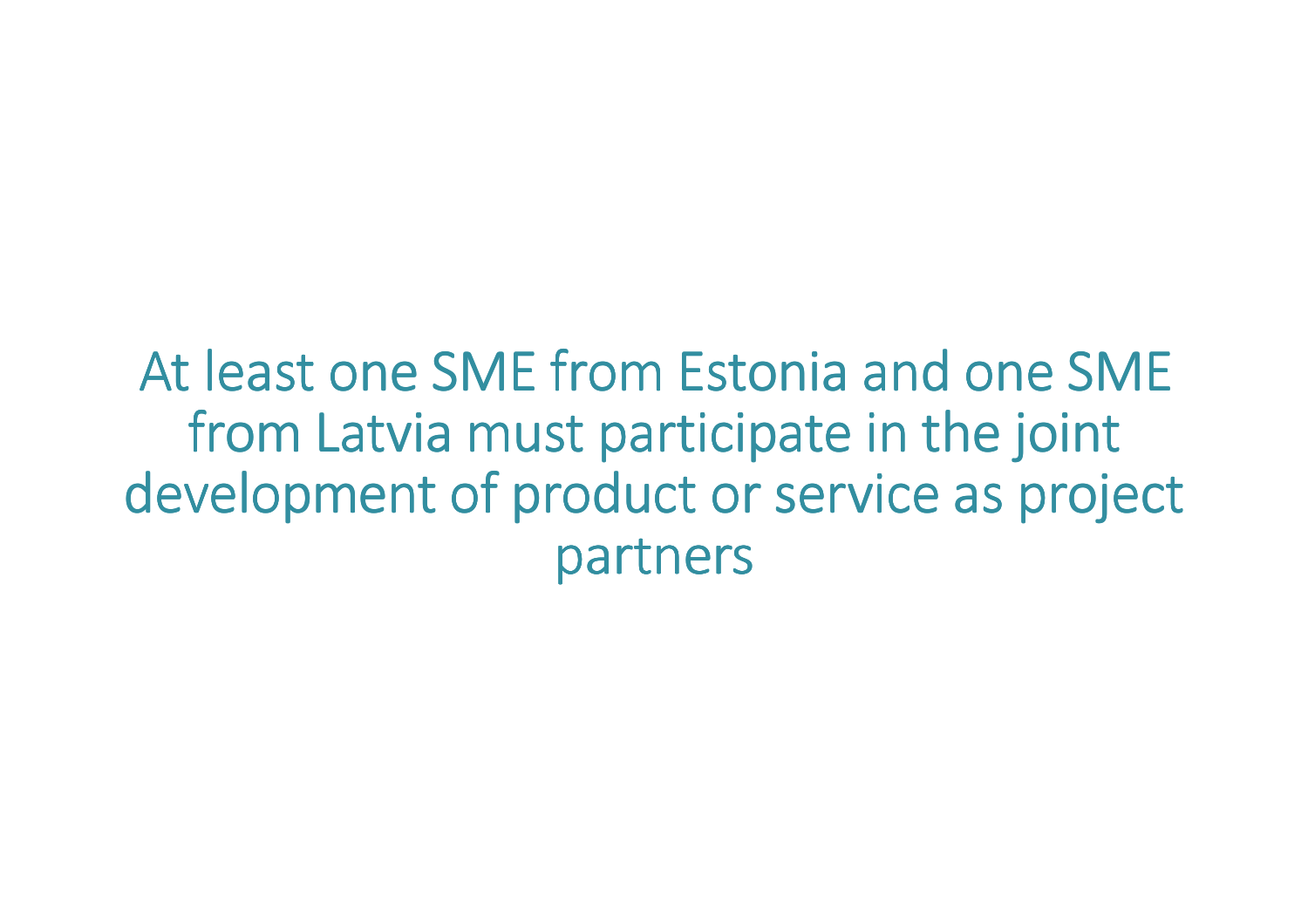# Specific requirements

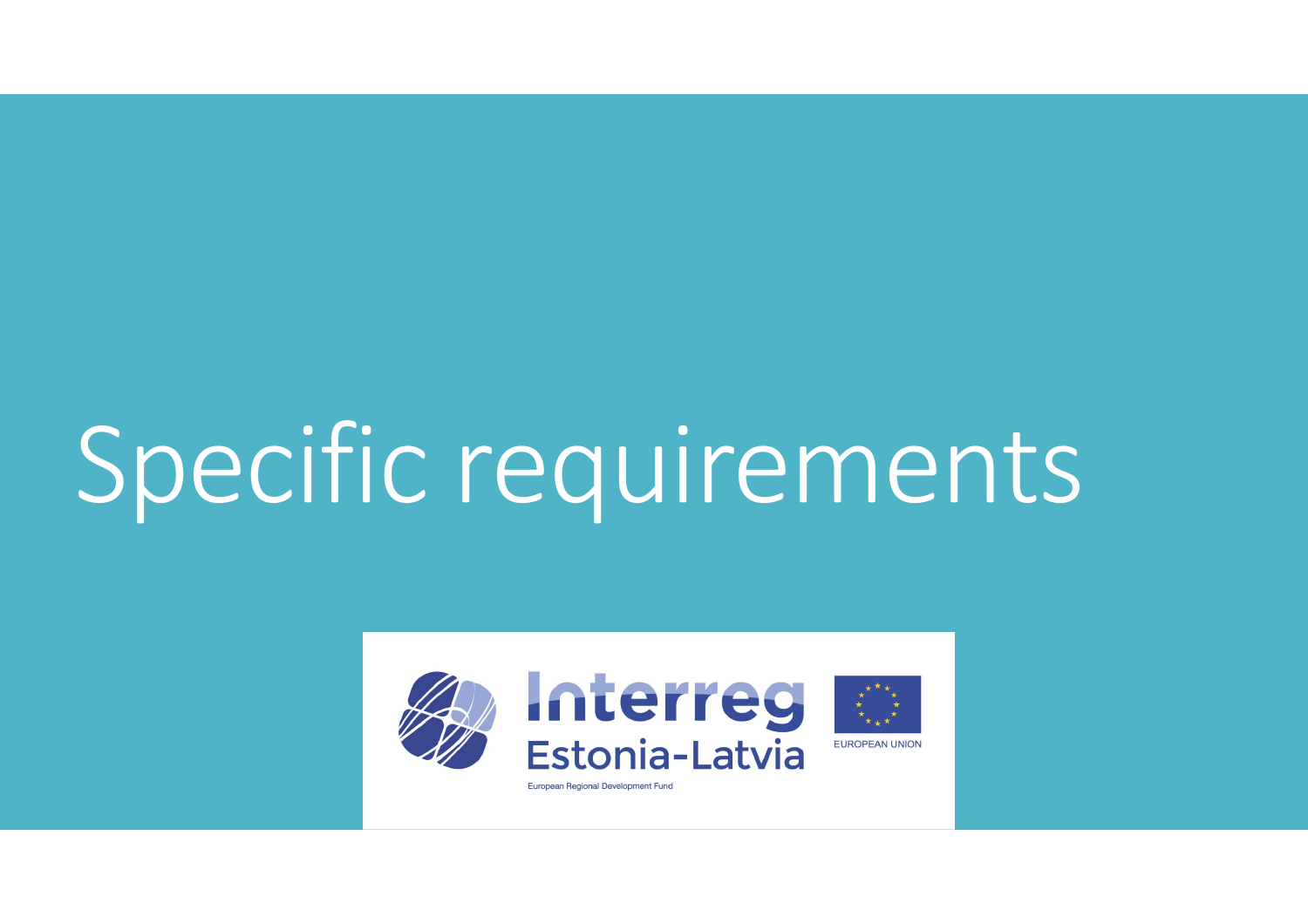1. The participating SME must have at least 50 000 EUR for annual turnover for year 2016.

2. The annual reports of participating SME-s for years 2015 and 2016 are submitted to the relevant national registries.  $*$ 

3. Requested ERDF support for an SME can be maximum 50% of the SME's last annual turnover.

4. All participating SMEs must have their own functioning product or service at the time of submitting a project application.

In case by the national legislation the company is not obliged to submit the annual report for 2015, the annual report for 2016 is checked.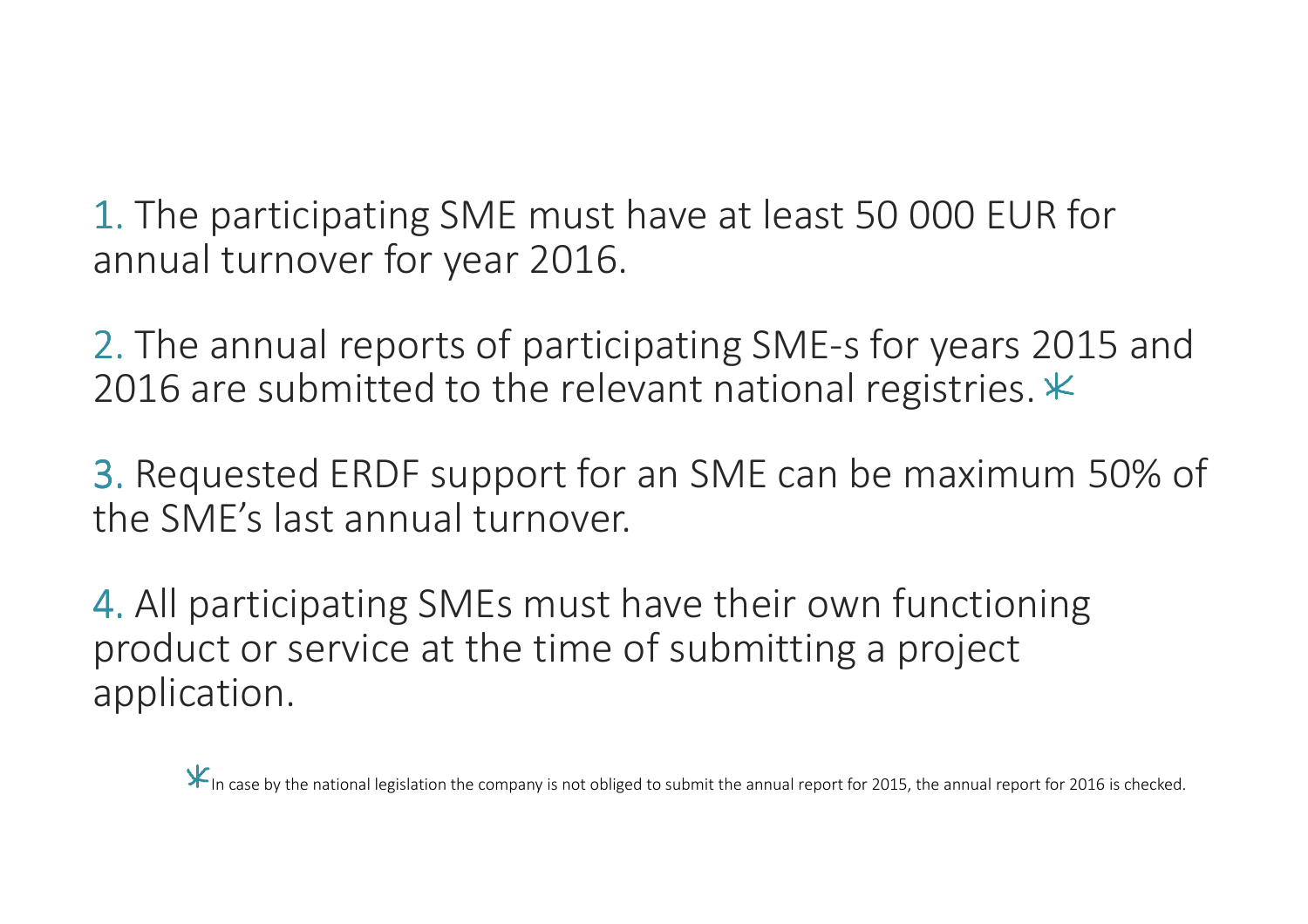# Examples of expectedactivities

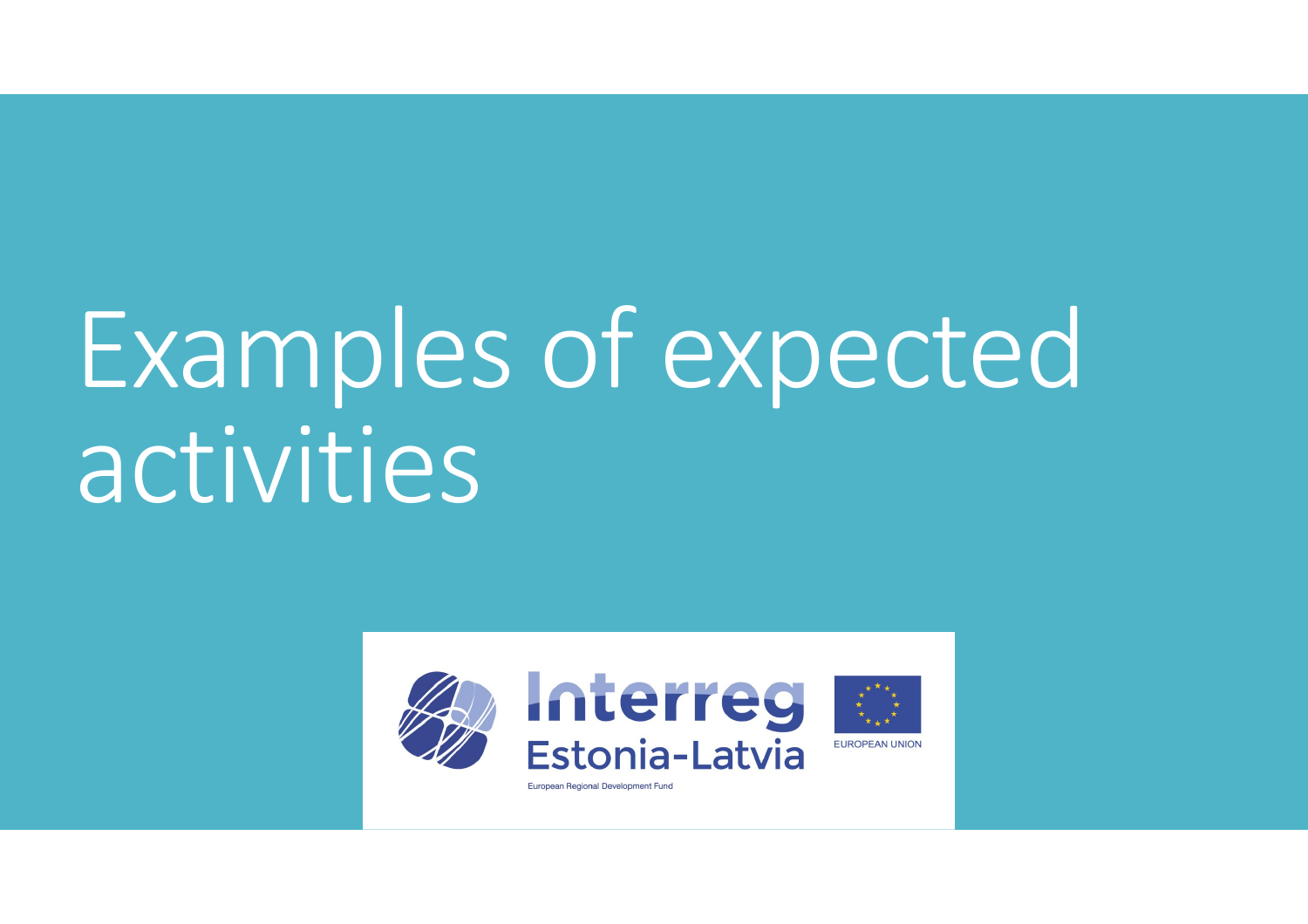- Joint product and service development
- Carrying out long-term development activities for SMEs
- Building marketing and sales related competencies
- Enhancing cooperation between SMEs, research and educational institutions, and public support structures
- Marketing activities

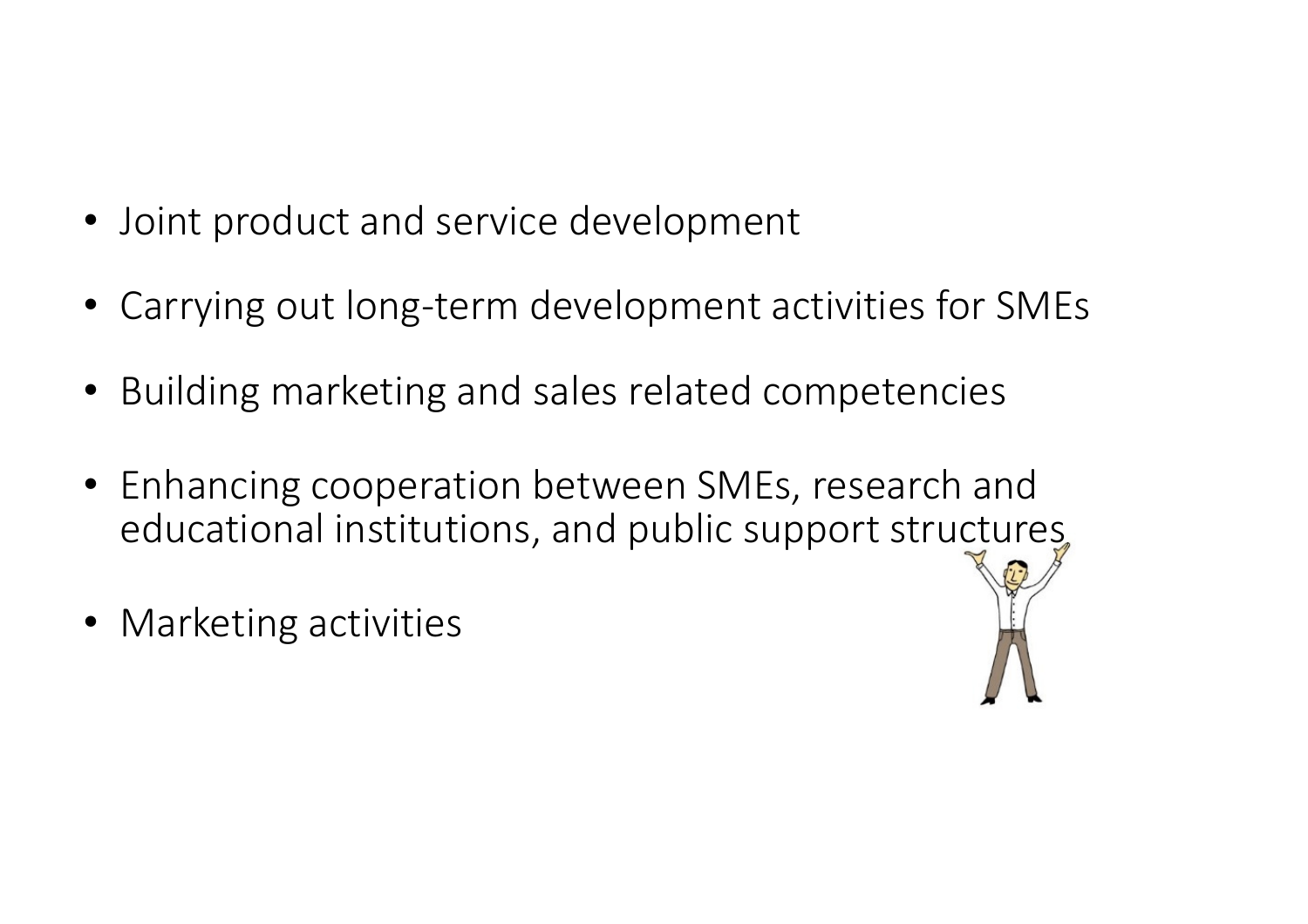### All projects must fulfil the following output indicators:

- Joint products and services developed in cooperation
- Joint marketing activities

The programme is not financing the production of goods for sale.

Maximum grant size per project 500 000 EUR

Co-financing rate is up to 85%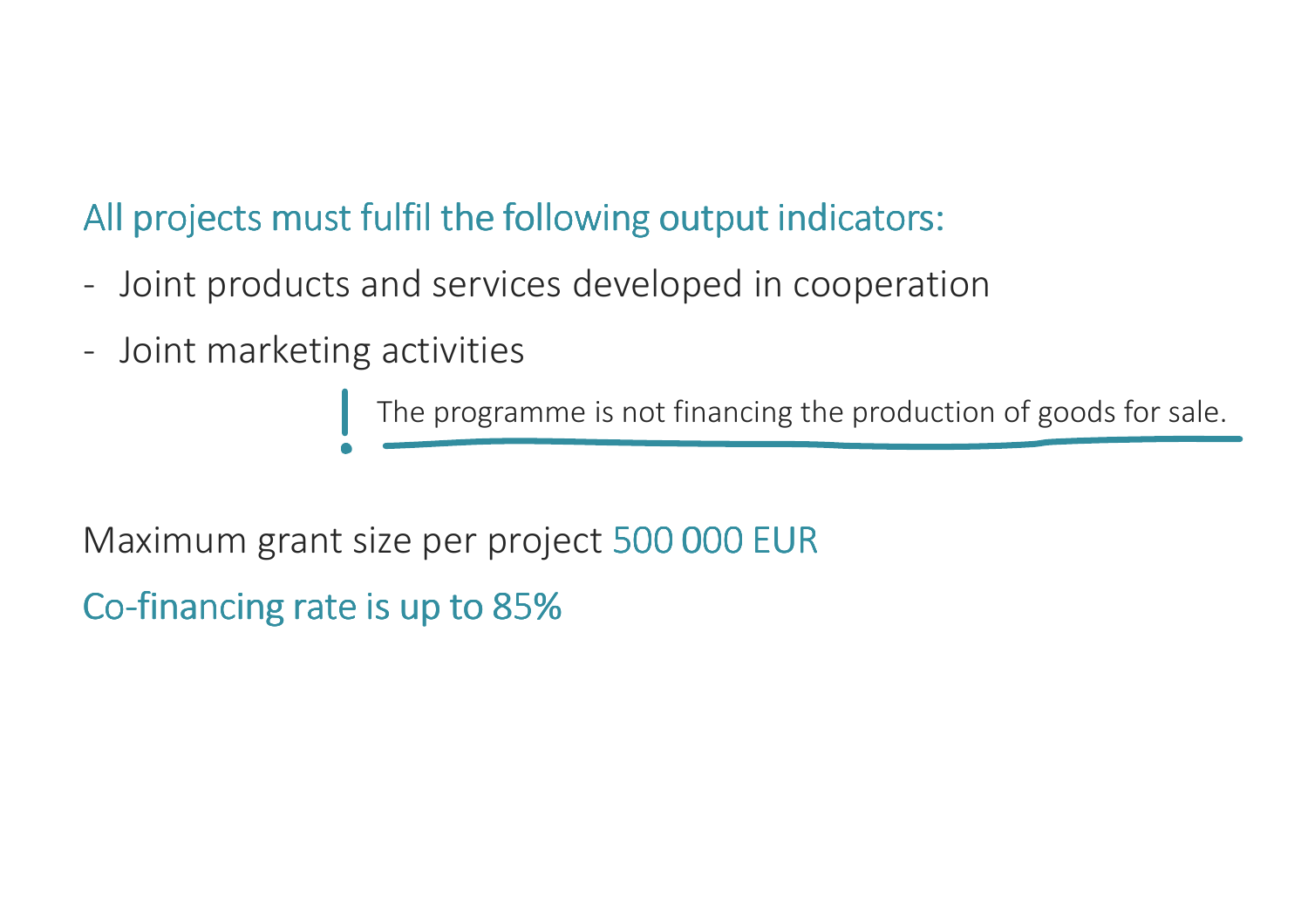# Other important things

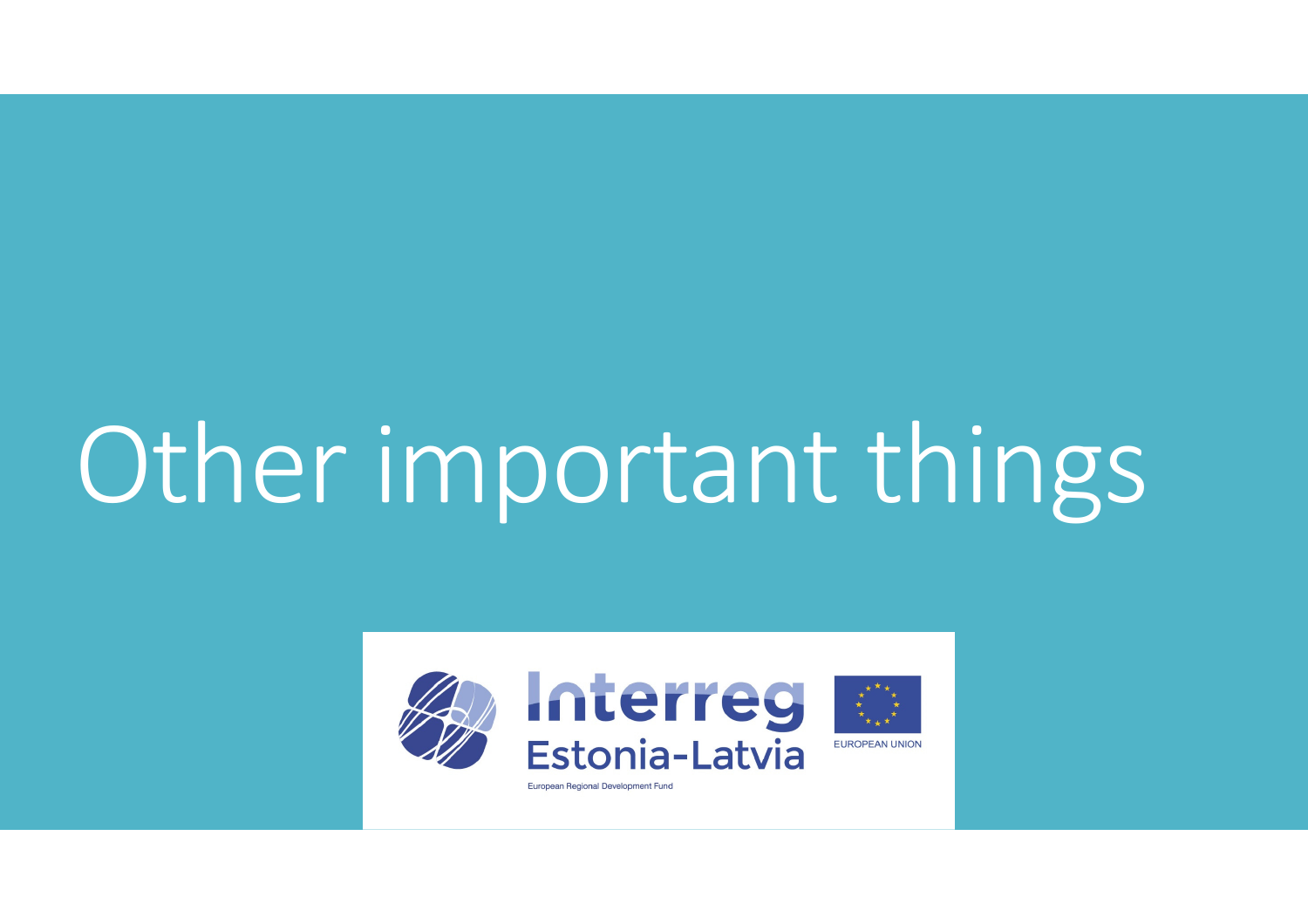### At least one SME from Estonia and one SME from Latvia, who are legally registered in the programme area

In case of private enterprises, the owners of the companies in Estonia and Latvia cannot be the same, nor can they be owned by their close relatives and/or family members.

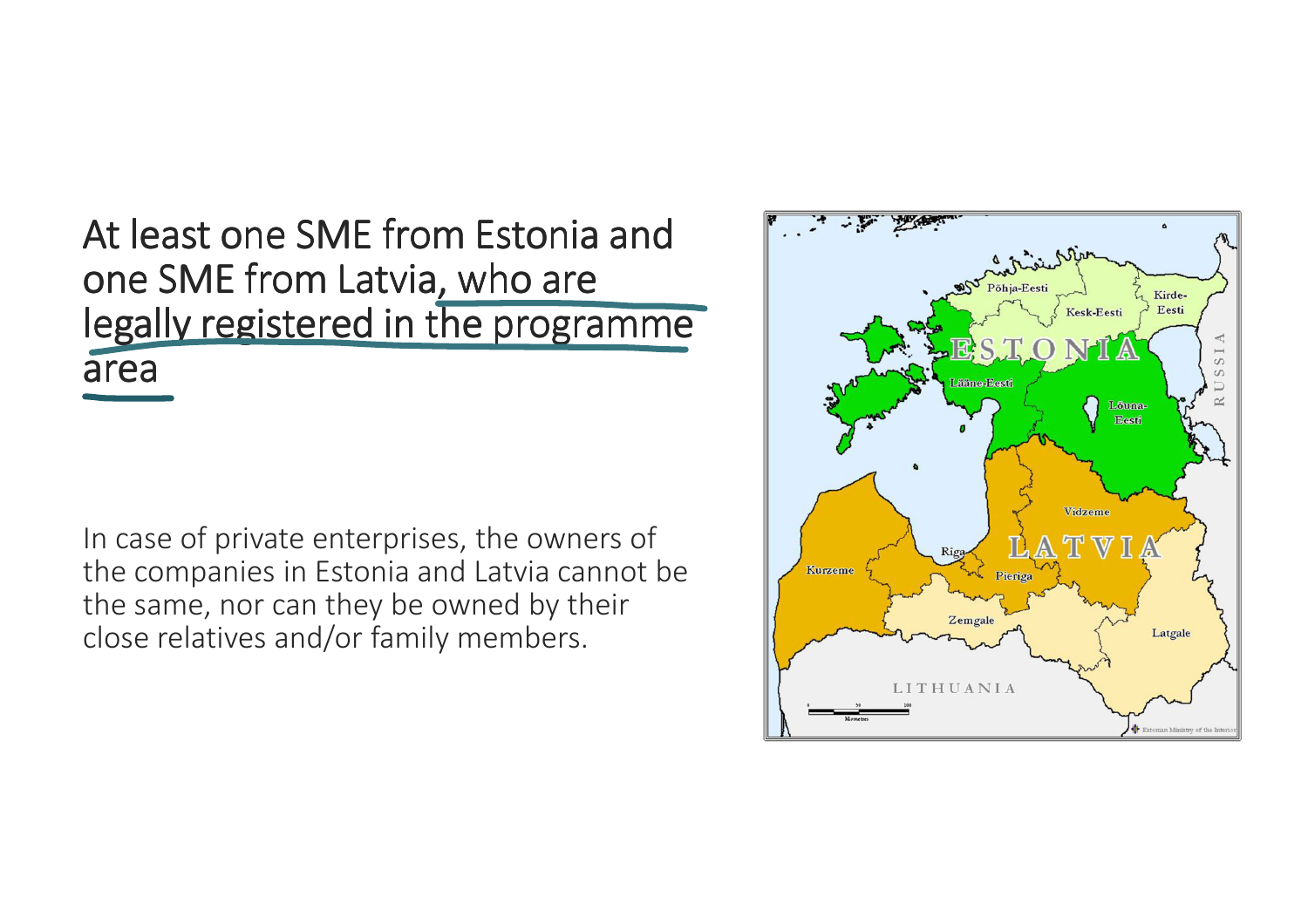## Project partners:

- 
- $\bullet$ Are not bankrupt, not in liquidation or in compulsory dissolution.
- $\bullet$  Have no tax debts or if they do, they are in compliance with a schedule that is in place.
- $\bullet$ Have repaid any EU or national support to be refunded by the deadline.
- $\bullet$  The applicant or his/her legal representative has not been validly sentenced or penalized.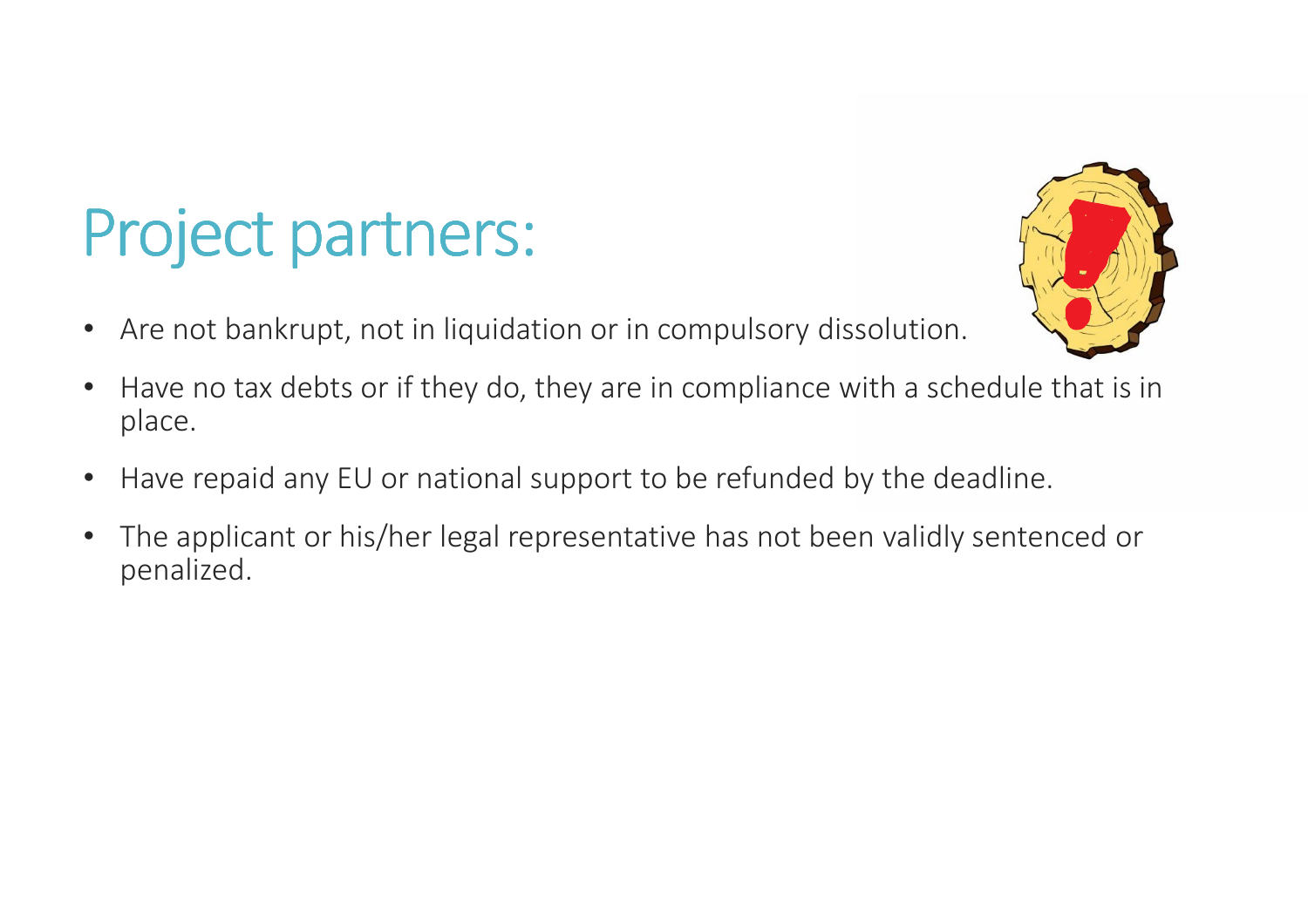# Project main features

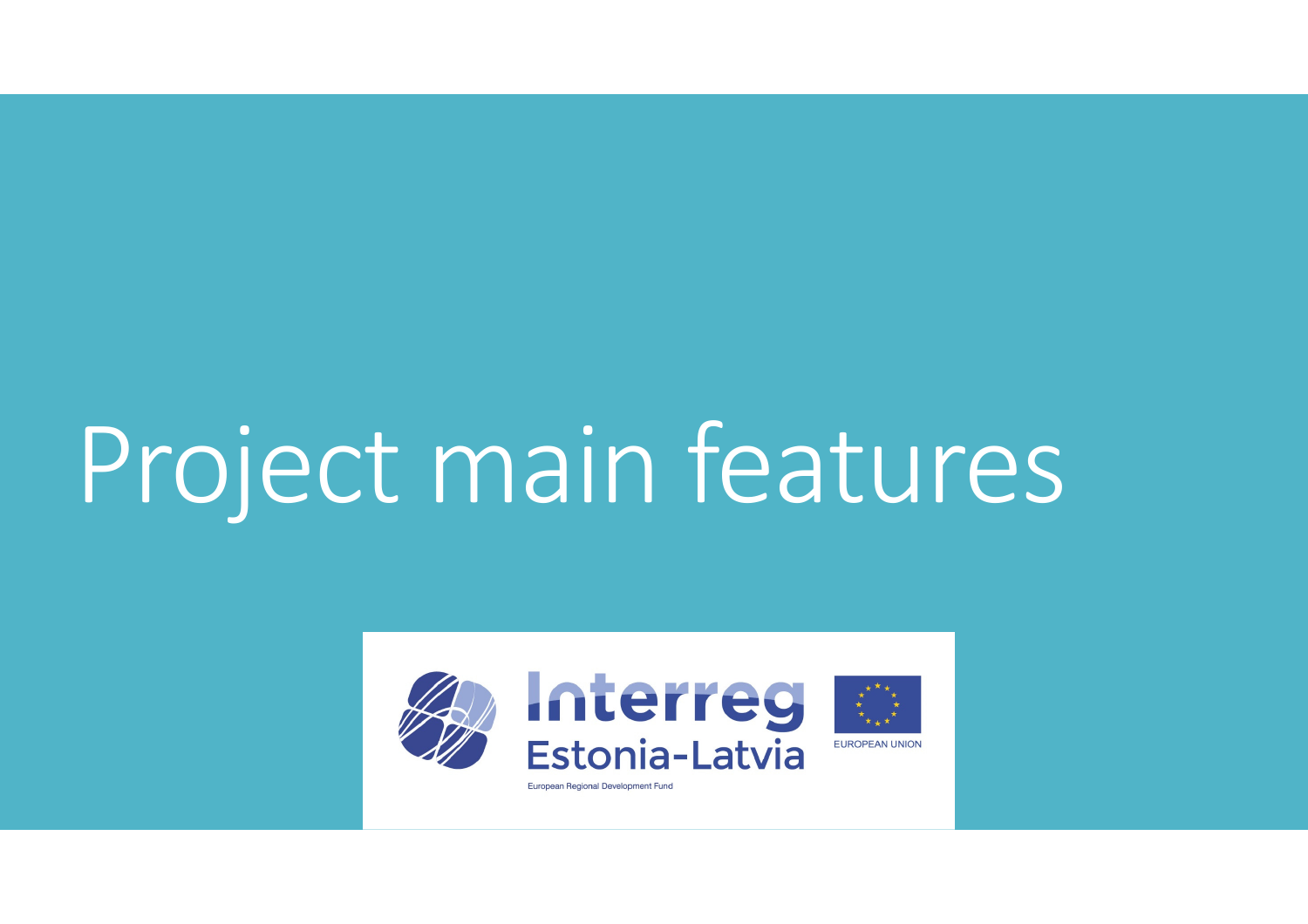## Basic project and partnership requirements

1) Projects are developed, written and planned jointly

- 2) Follow the principles of joint implementation
- 3) Joint team
- 4) All partners have to contribute to the project financially or in-kind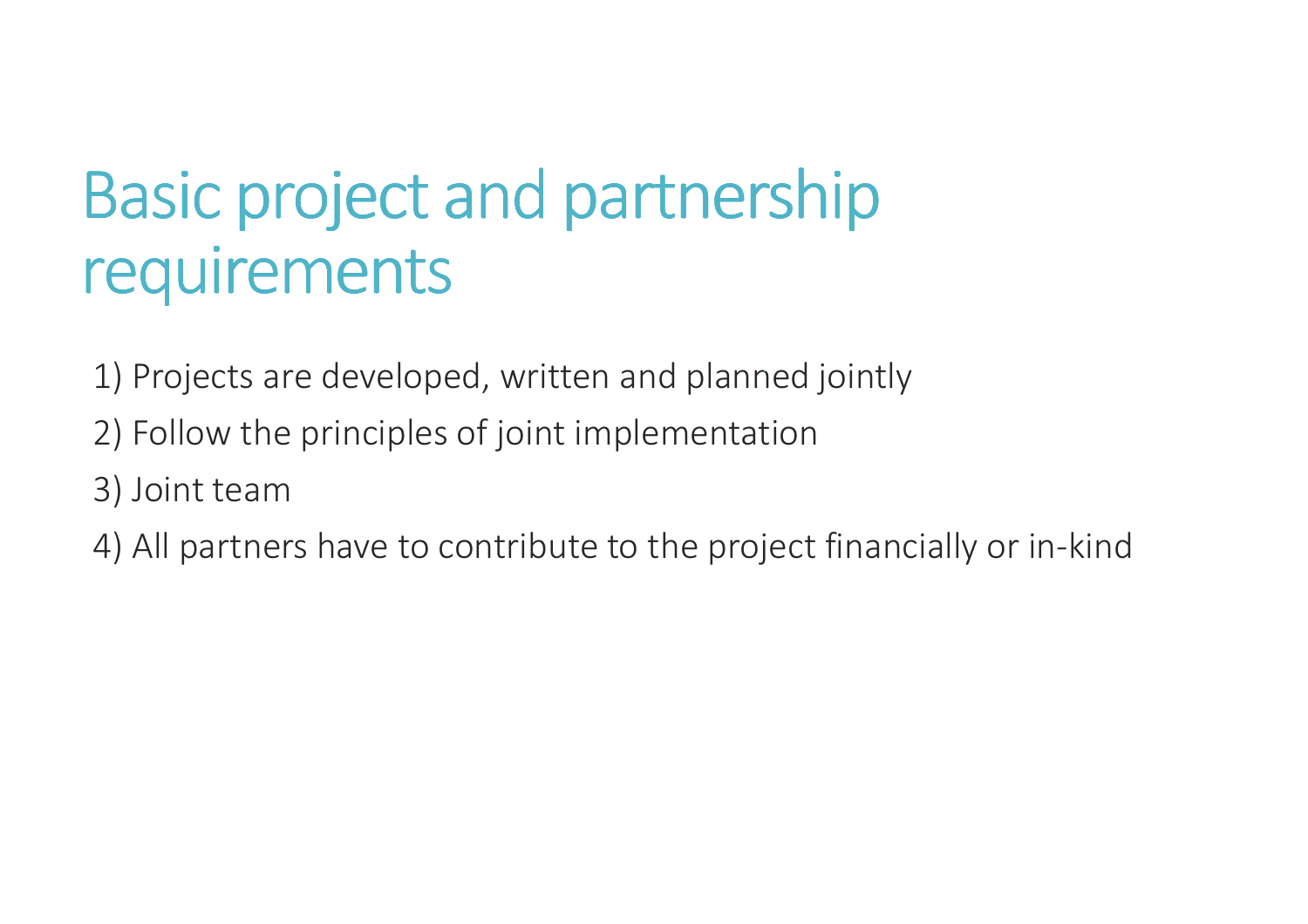## Who is the responsible one?

Each project has to appoint a lead partner (LP). LP submits the application submits the application and is responsible or the whole project.

#### $LP$  is responsible for:

- timely and correct reporting
- the division of tasks among the partners involved in the project
- ensuring proper communication with and among the partners, keeping everybody informed

LP has to appoint or sub-contract a project manager and financial manager (tasks can be carried out by<br>the same naman) the same person).

Project partner must nominate a coordinator and a book-keeper (tasks can be carried out by the same person).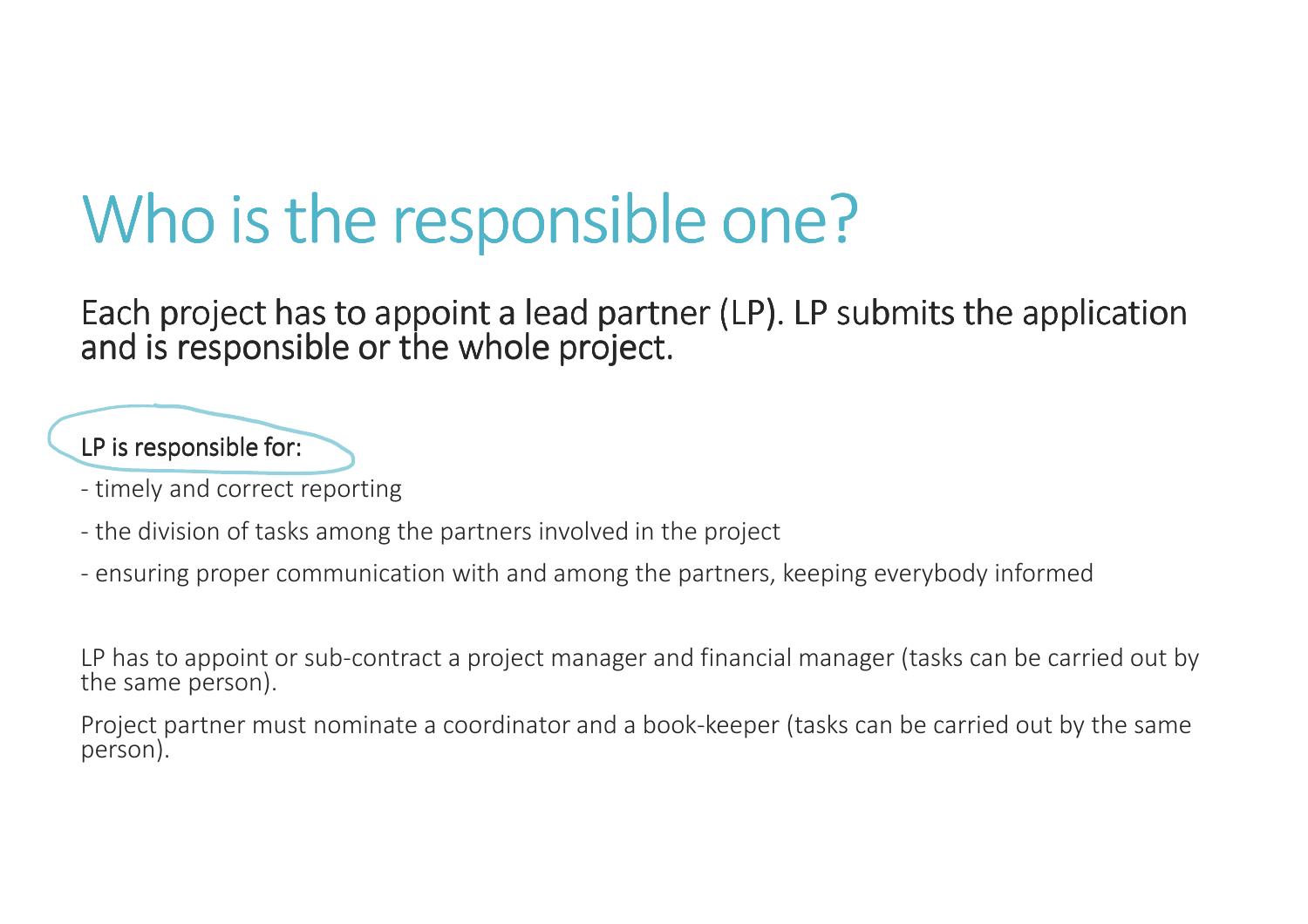- Project application and other documents in ENGLISH
- Project duration: up to 36 months
- Preparation costs:
	- 5000 EUR lump sum

- Reals costs related to the building design documentation requiredfor the building works in the project

 $\bullet$ • Administration costs flat rate 15% of eligible staff costs

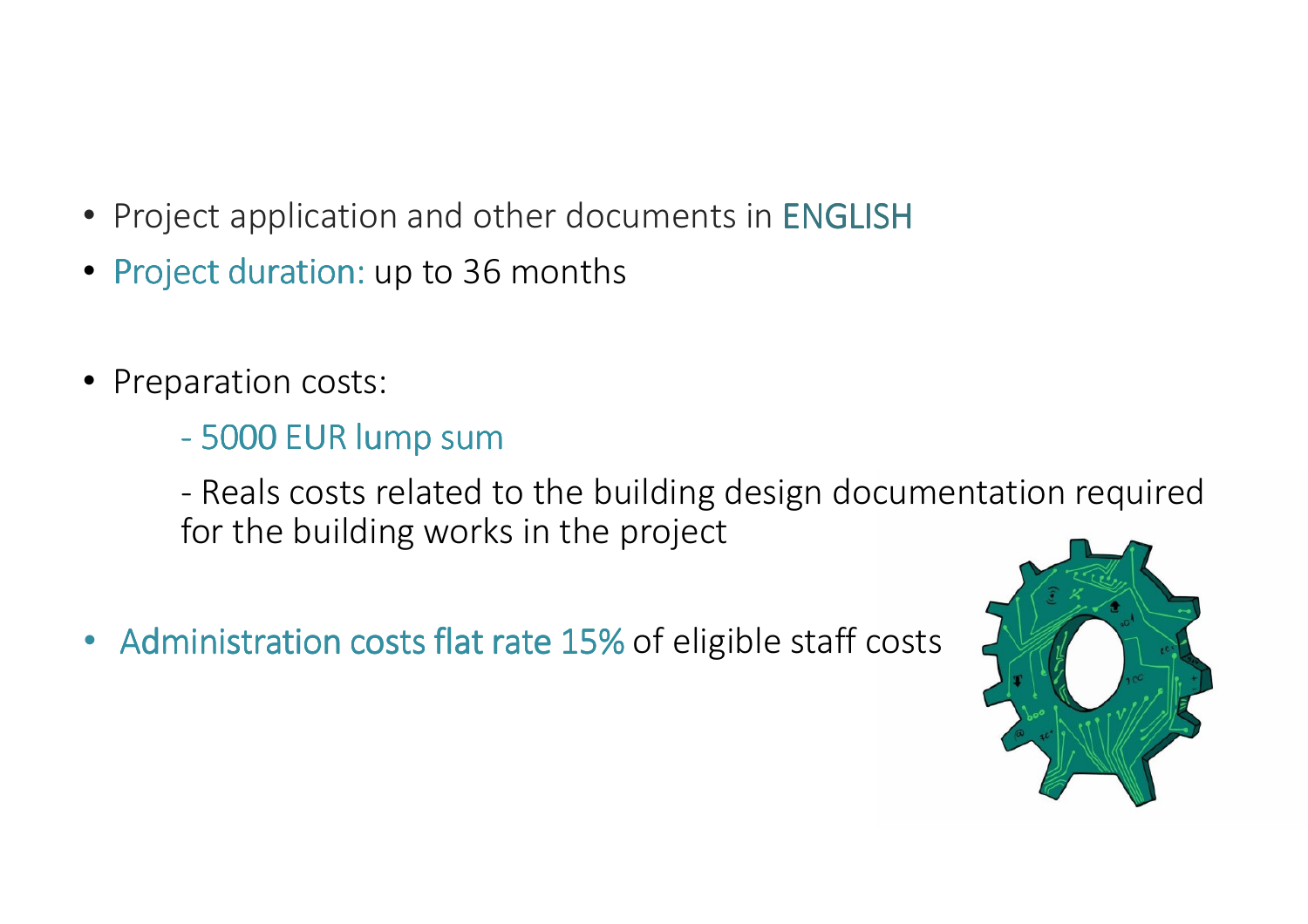# A little bit about the budget

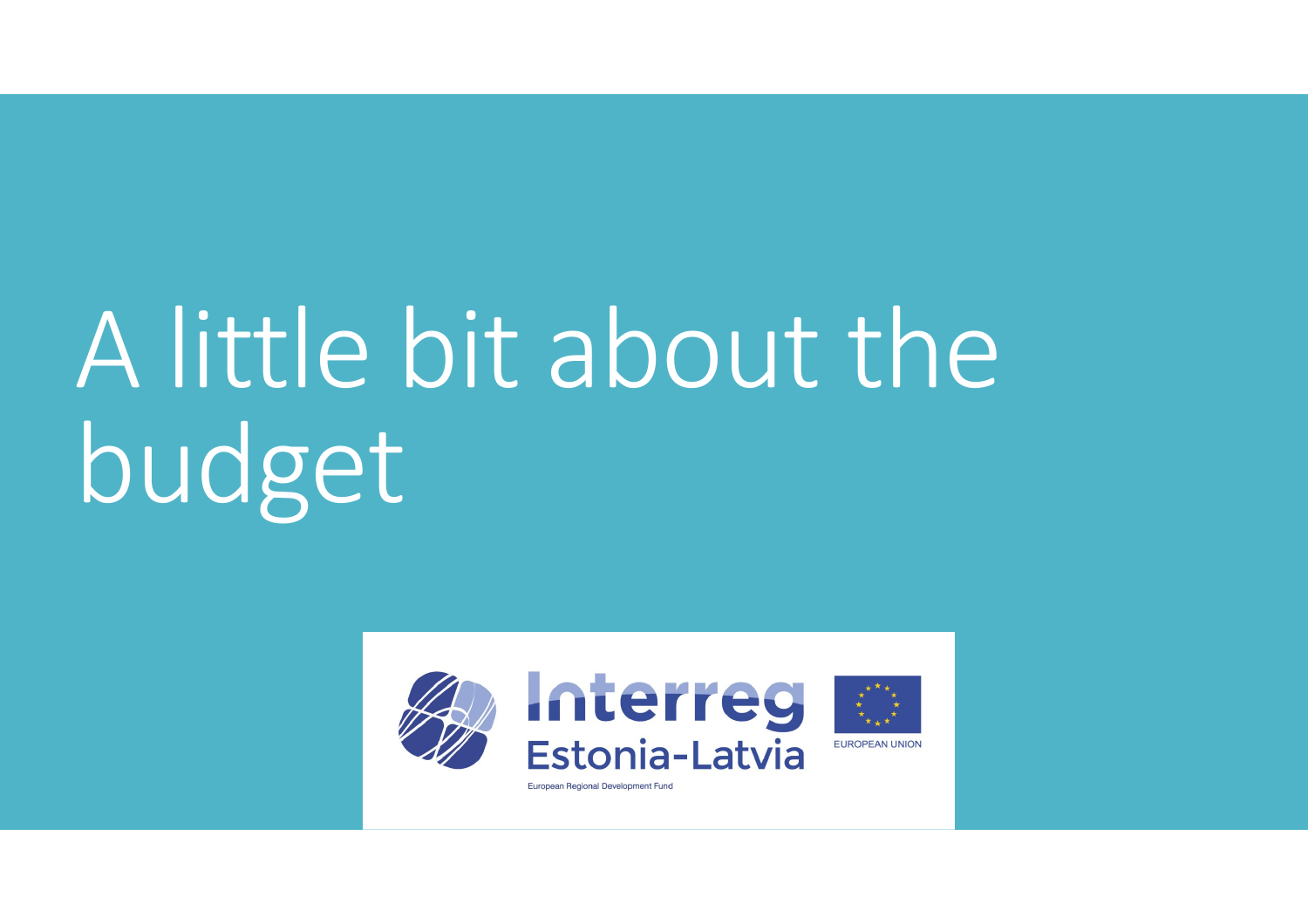## Eligibility of costs

In short, all relevant and justified costs are eligible

List of ineligible costs in the manual is short

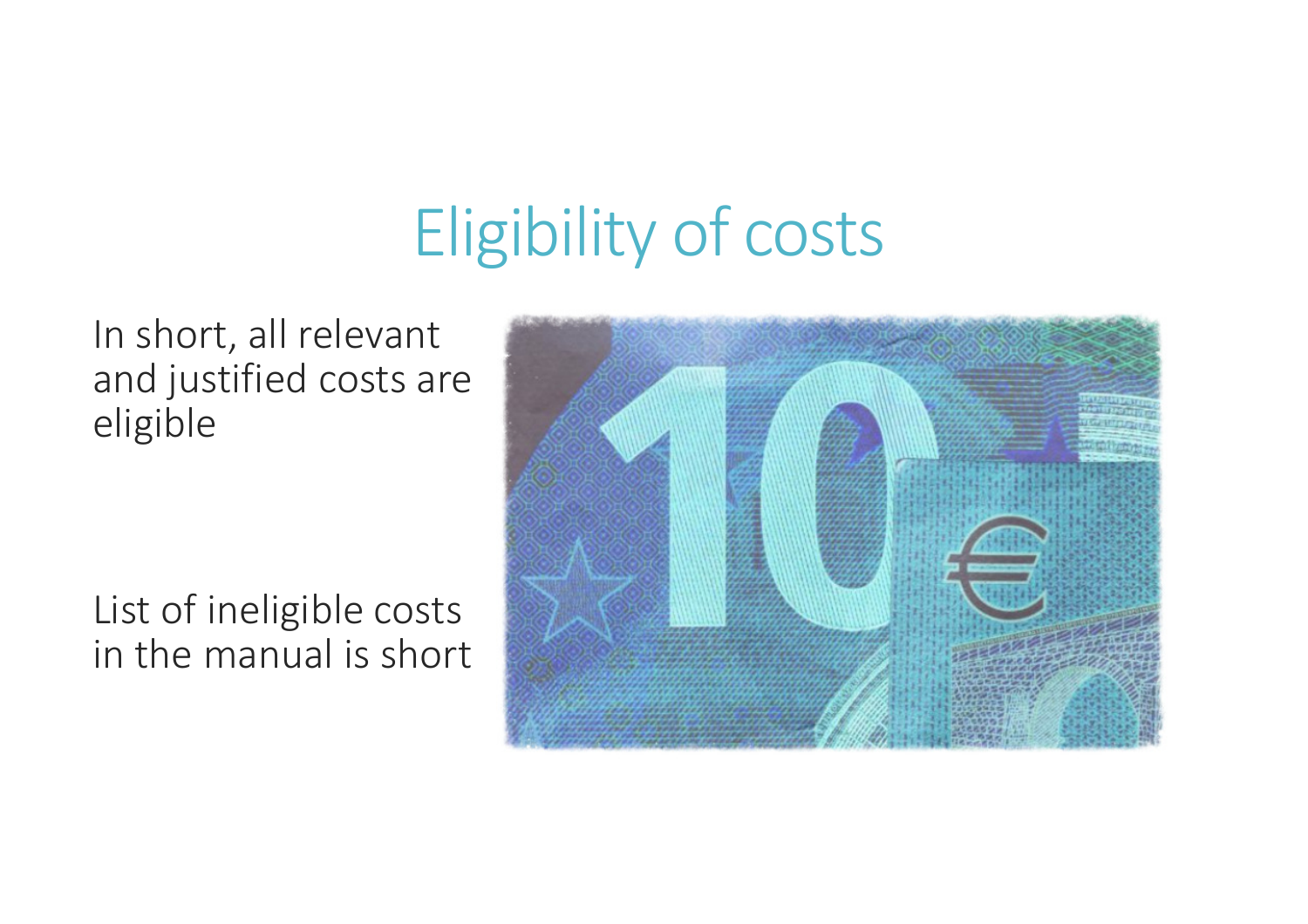## Budget Set-up



No limitation on budget lines, e.g. how big can be the share of staff costs?

No limitations on costs per activity, e.g. how big could be the share of project management costs?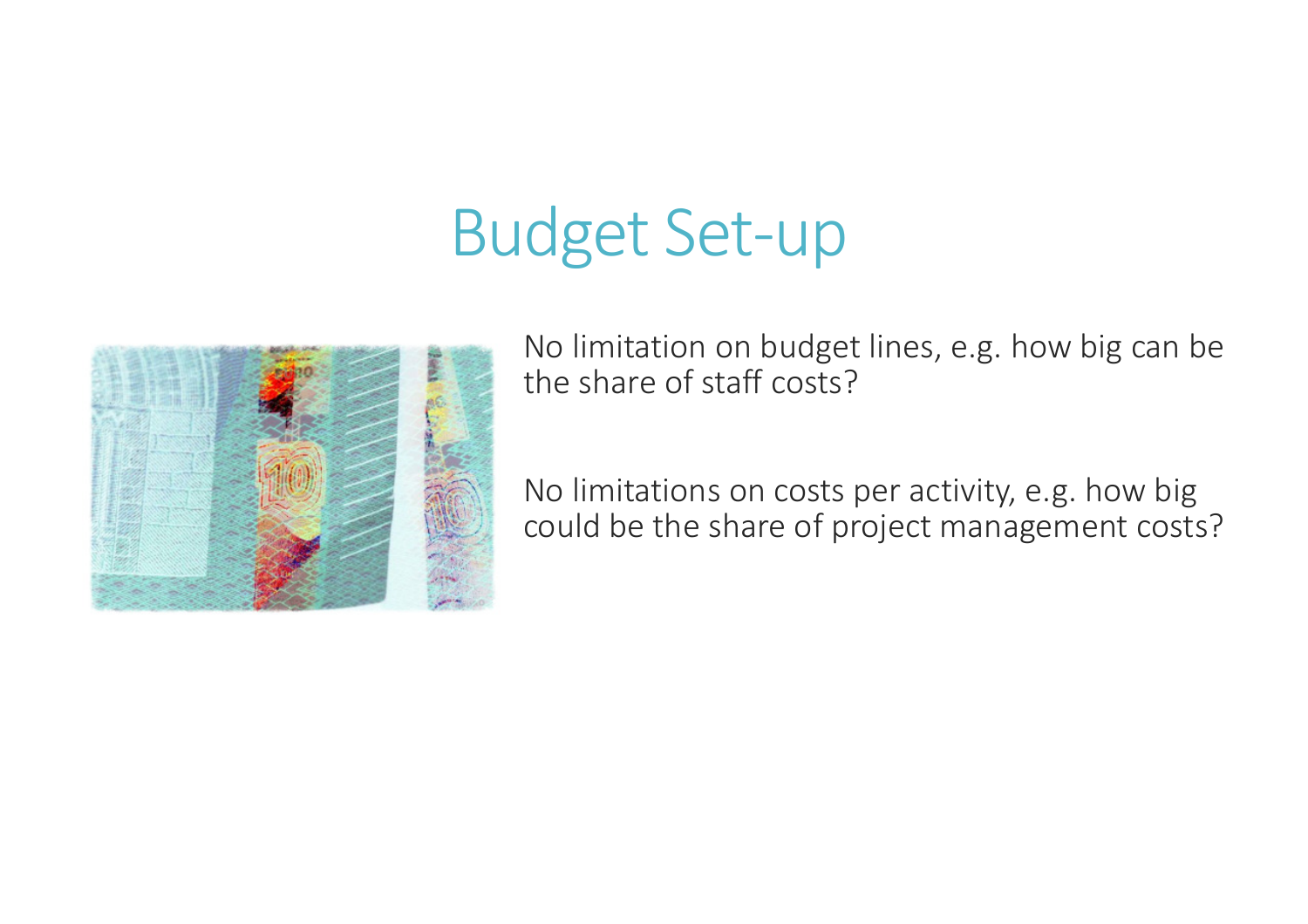## Documents to be submitted

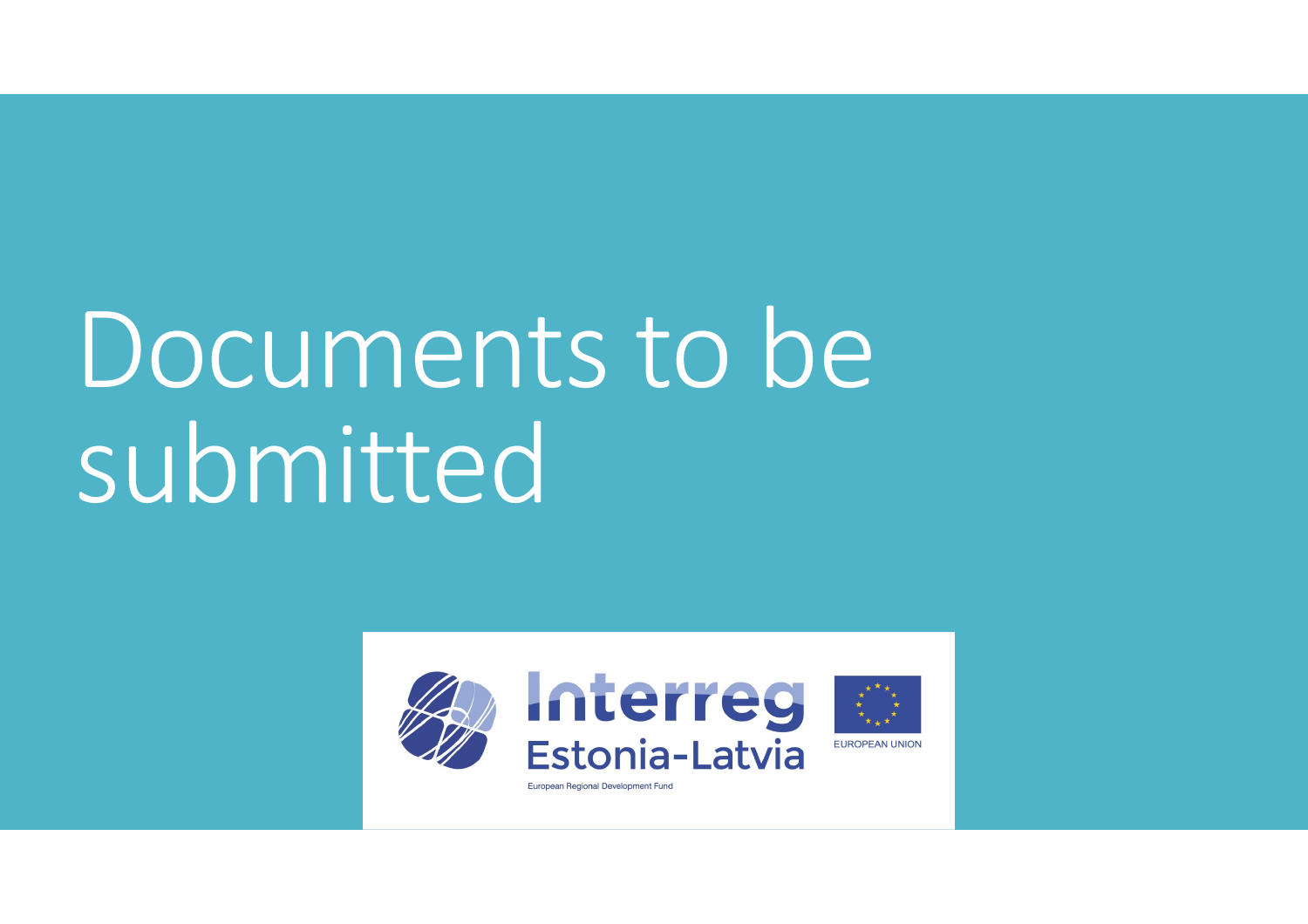## Annex 5

https://estlat.eu/en/for-applicants/for-3rd-call-applicants#

- SWOT for every participating SME in the project
- Market (need) analysis and market competition about the jointly developed product/service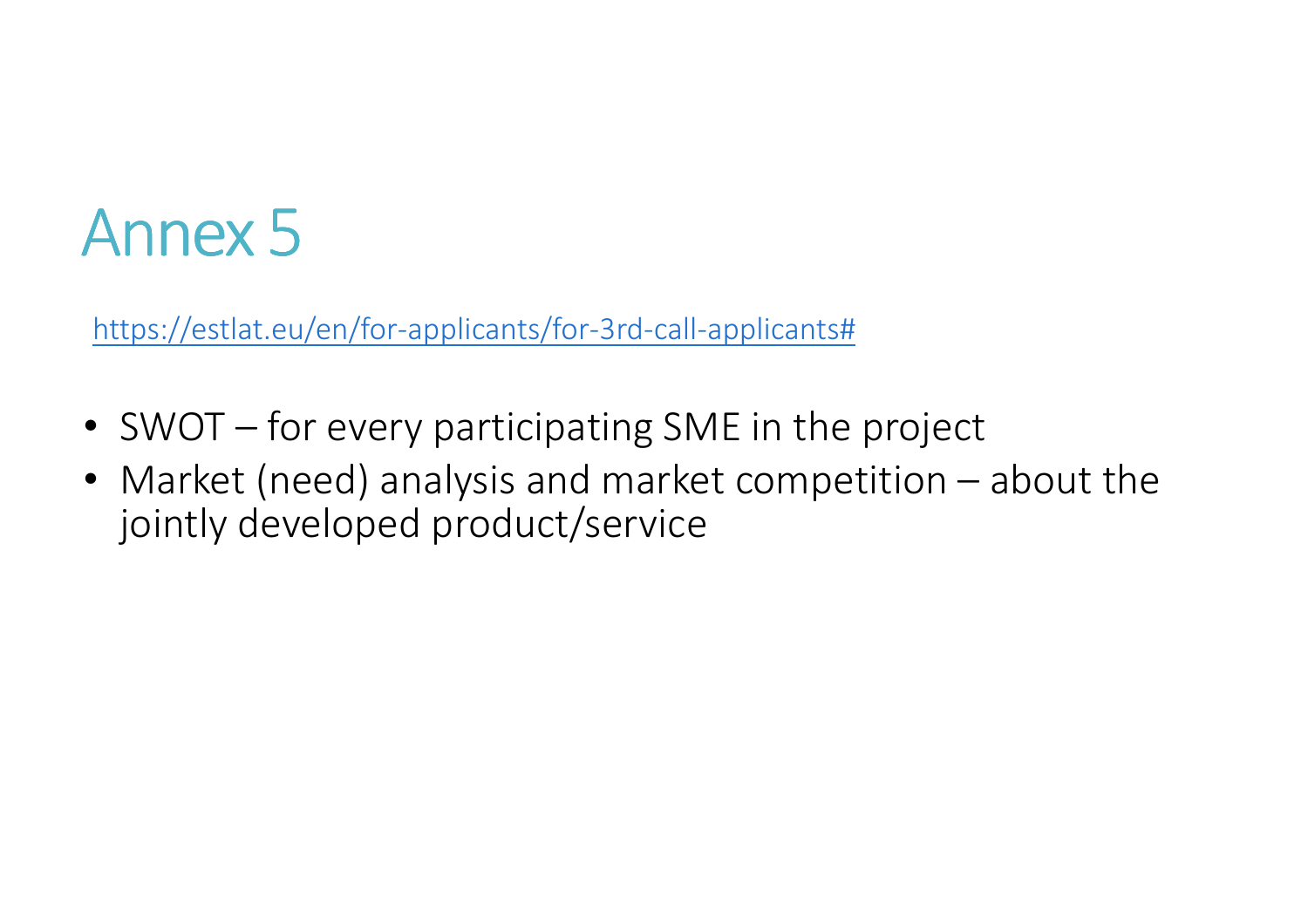## Other documents

- Financial table of every participating SME
- Lead partner's confirmation of the application form
- Partners co-financing statements
- $\bullet$ Declaration by Latvian partners
- Statements of de minimis aid (Latvian partners)

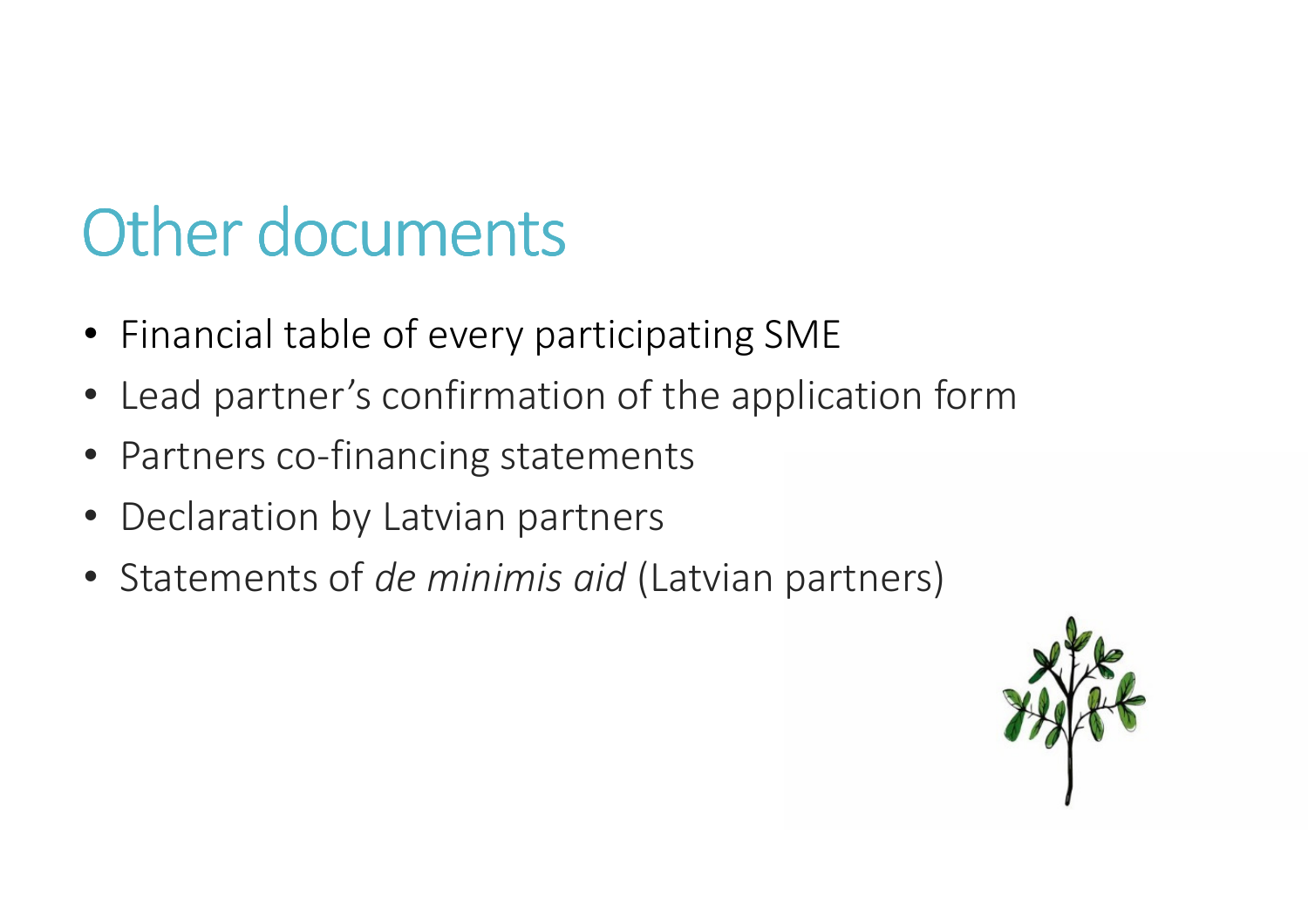## Other documents

- In case of construction one copy of a set of documents required under the national building laws
- •Document "Justification of investments" in the following cases:

-Cost of a single piece or a set of equipment in one location exceeds 50 000 euros under the budget line "Equipment"

-Construction costs per object/location exceed 50 000 euros under the budget line "Infrastructure and works",

-A total cost per object/location under the budget lines "Equipment" and "Infrastructure and works" exceeds 50 000 euros.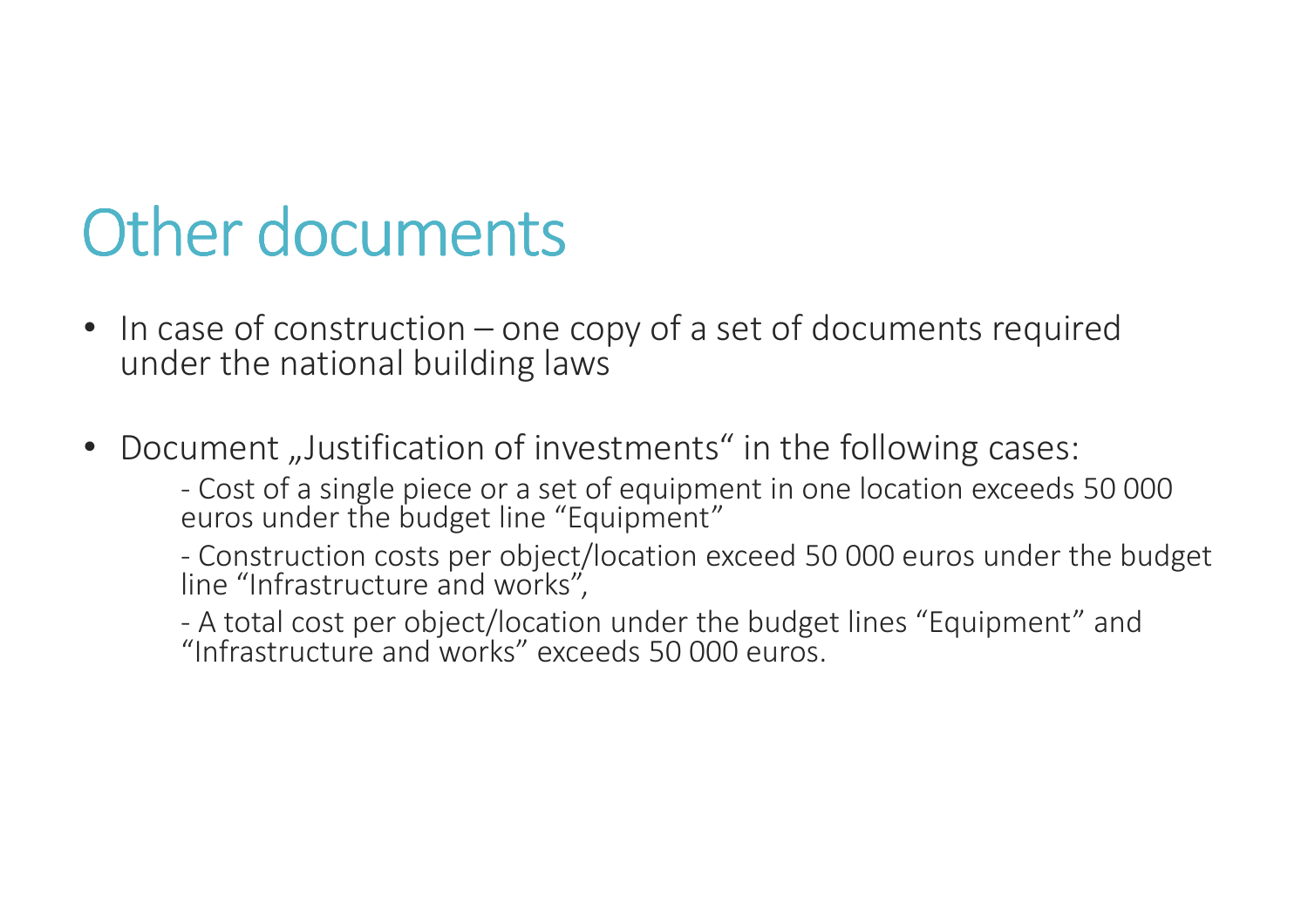# Alright, alright, but how do I get the money?

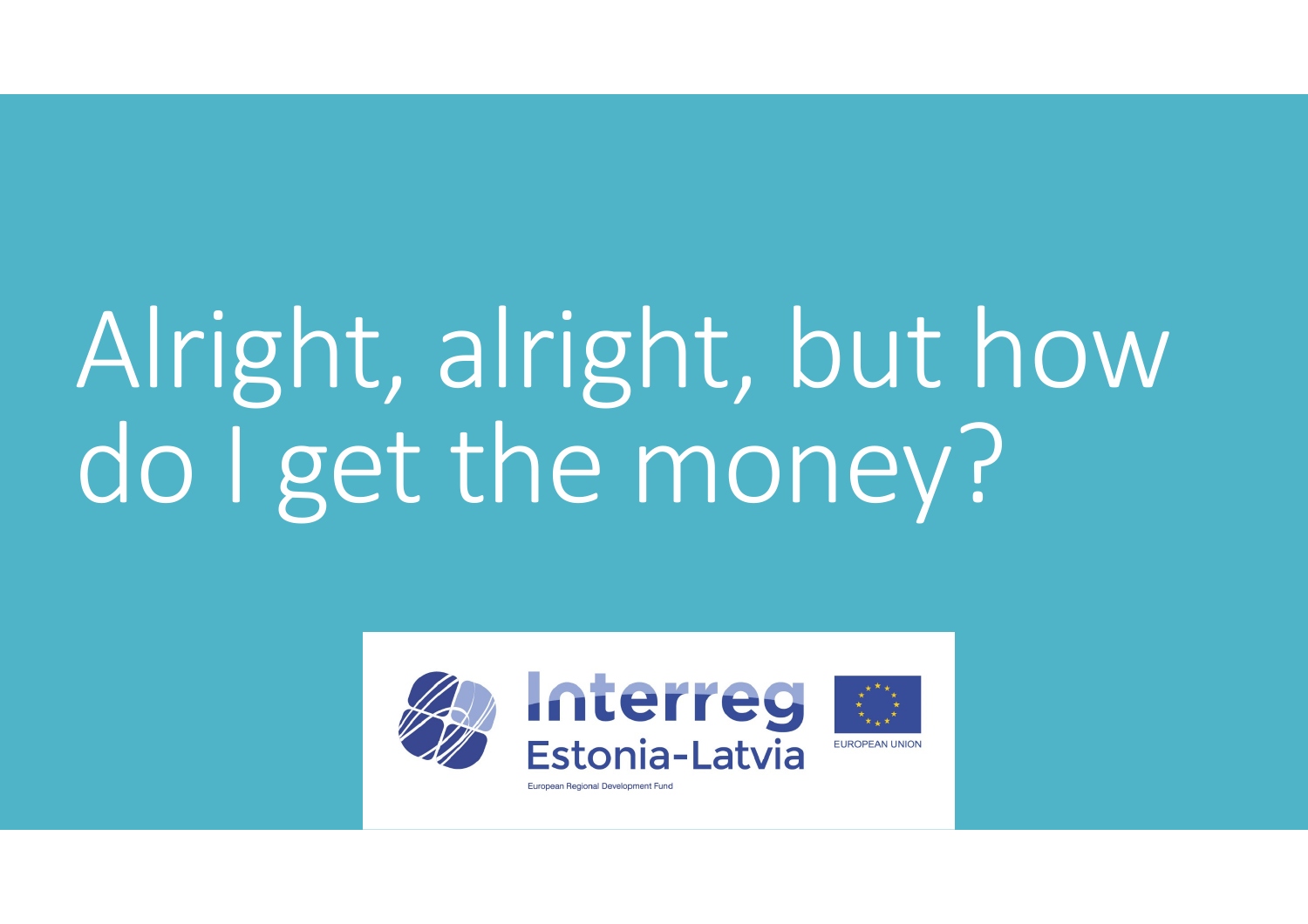### Everything is fine with the topic, indicators and specific requirements

There is cooperation

Partners are real and contribute

Budget is reasonable



NB! Manual is the most important guidance document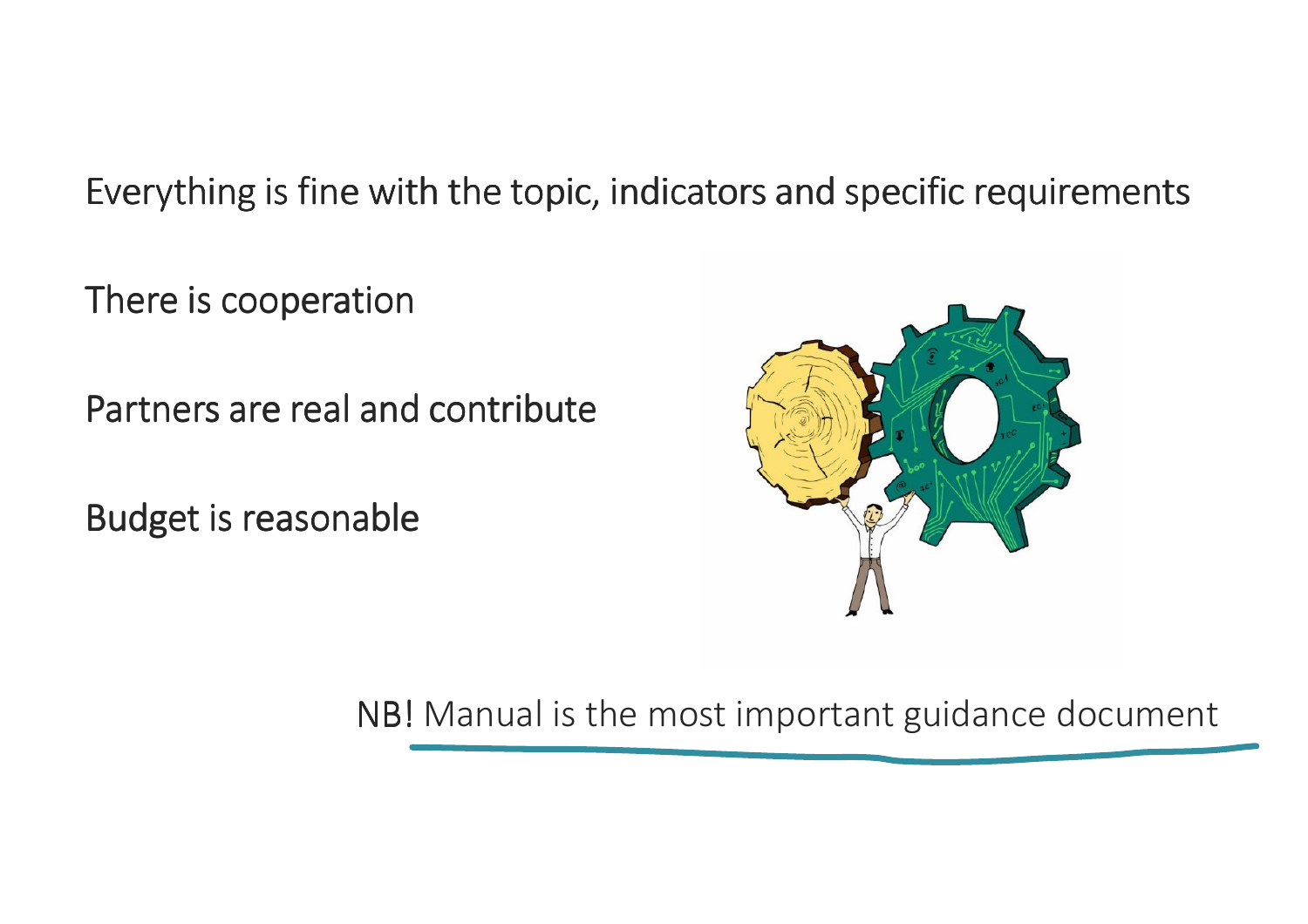### www.estlat.eu

#### Joint Secretariat

Helena Järviste **Head of Secretariat** 

helena.jarviste@estlat.eu (372) 737 7234, GSM: (372) 528 1971

Laura Lulle Programme Consultant laura.lulle@estlat.eu (372) 737 7233, GSM: (372) 5569 1070

Krista Rander Programme Assistant

krista.rander@estlat.eu (372) 737 7249, GSM: (372) 5347 0191

Janika Friedenthal Programme Consultant janika.friedenthal@estlat.eu (372) 7377235, GSM: (372) 5348 0877

Madara Rancāne Programme Consultant madara.rancane@estlat.eu (372) 6279509, GSM: (372) 5199 8781

Peep Purje eMS Manager peep.purje@estlat.eu

(372) 737 7247, GSM: (372) 5556 8977

### Consult the Joint Secretariat in

Krista Staškevitš Tartu or Riga! 1673

Vineta Šnore Programme Consultant Information and Consultation Point in Rīga

vineta.snore@estlat.eu (371) 66164681, GSM (371) 2927 4310

**Inese Nikopensius** Programme Consultant On maternity leave